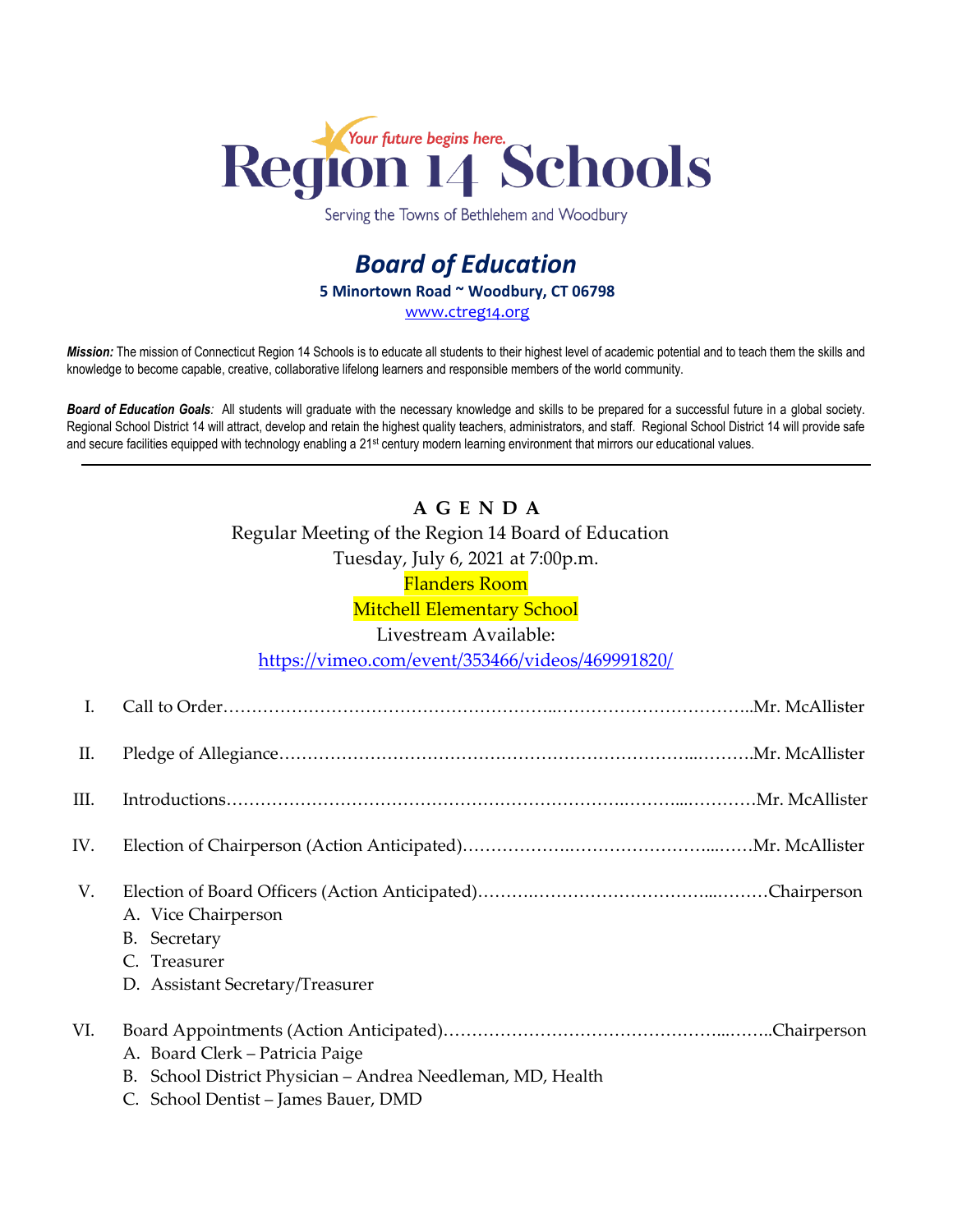| VII.  | A. Special Meeting dated Wednesday, June 23, 2021                                                                                                            |
|-------|--------------------------------------------------------------------------------------------------------------------------------------------------------------|
| VIII. | A. Student Performance Update: Ms. Wendy Nelson Kauffman<br>B. Appointment of Mitchell Elementary School Principal<br>C. Personnel Report<br>D. Covid Update |
| IX.   | Committee Reports<br>A. Safe Schools<br>B. Finance                                                                                                           |
| Х.    |                                                                                                                                                              |

### XI. Privilege of the floor

 The Board of Education will recognize citizens of Bethlehem and Woodbury, who are asked to state their name and town of residence and to please limit comments to three (3) minutes. Up to 21 minutes of statements per topic are allowed. All comments should be addressed to the Board of Education Chair. Decorum will be enforced.

### XII. Old Business

### XIII. New Business

- A. Bid Awards (Action Anticipated)
	- 1. Starlift Equipment; Clark Forklift; \$26,311 (Enclosure 2)
	- 2. Asbestos Abatement at Mitchell Elementary School; A. Vets Demo, LLC; Vernon, CT; \$56,000 (Enclosure 3)
	- 3. Nonnewaug High School Parking Lot Asphalt Paving; S & S Asphalt, Inc. Paving; \$35,999 (Enclosure 4)
	- 4. Shakers Chrysler Dodge Jeep Ram; 2022 2500 Big Horn Reg Cab 4 x 4; \$26,660 (Enclosure 5)
- B. Discussion and possible action on ratification of proposed collective bargaining agreement between the Regional School District No. 14 Board of Education and the Nonnewaug Secretarial Association for the period of July 1, 2021 to June 30, 2024 (Executive Session Anticipated) (Enclosure 6)

Move that the Region 14 Board of Education ratify the proposed collective bargaining agreement between the Regional School District No. 14 Board of Education and the Nonnewaug Secretarial Association for the period of July 1, 2021 to June 30, 2024.

Move that the Region 14 Board of Education authorize the Board Chair to sign said agreement, subject to any further necessary legal review.